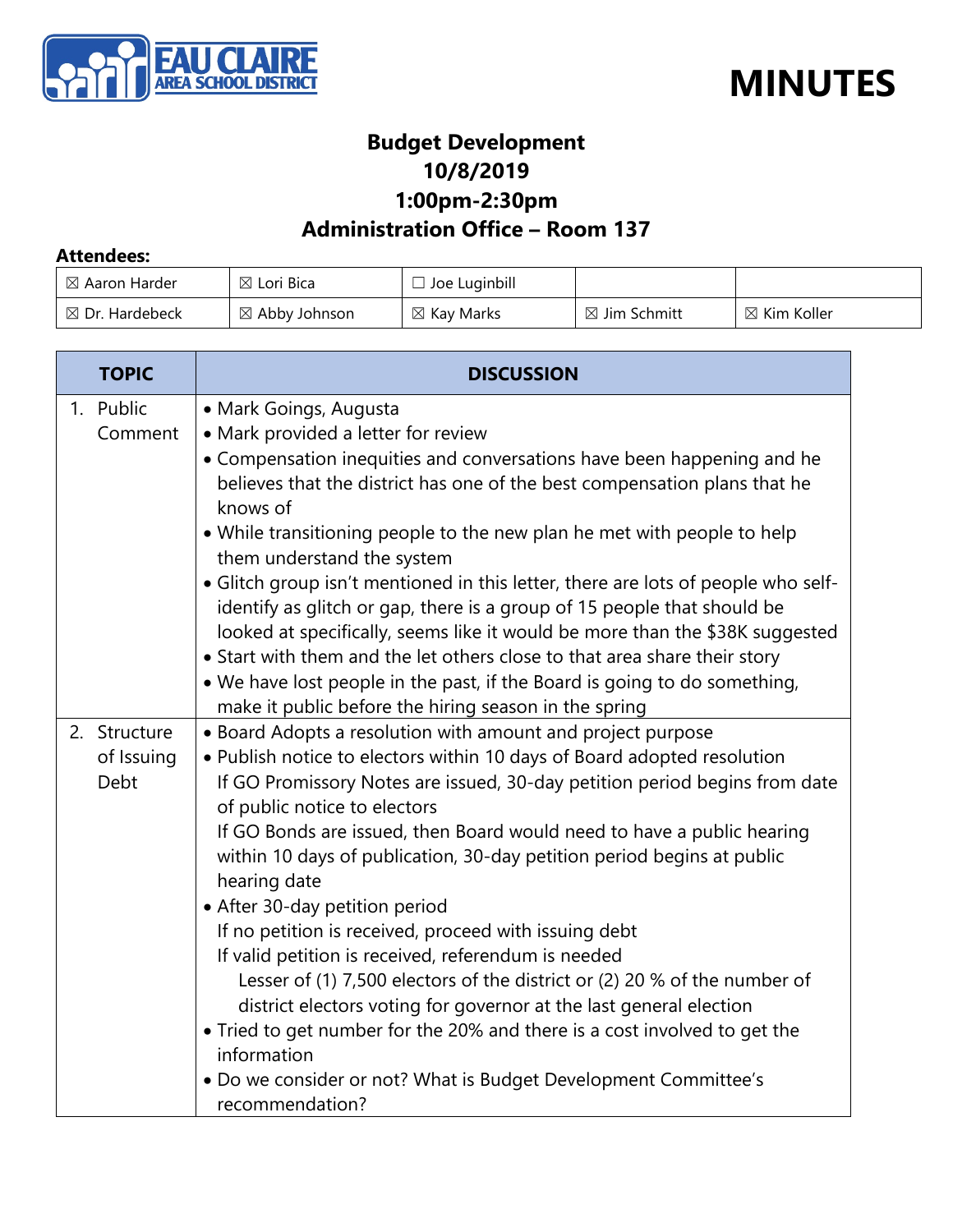| <b>MINUT</b><br>EA SCHOOL                                                                                                                              |
|--------------------------------------------------------------------------------------------------------------------------------------------------------|
| • Some have opinions, has advantage to get money faster than a referendum,                                                                             |
| is this the only way to get money for the project? If it isn't, would prefer not                                                                       |
| to because of the petition period being a quieter process                                                                                              |
| • Two kinds of debt: Fund 38 and Fund 39                                                                                                               |
| • Fund 38 issuing debt will affect the Fund 10 tax levy                                                                                                |
| • There is always an opportunity the Board could do some things with the                                                                               |
| fund balance depending on where we land after the budget adoption                                                                                      |
| • It takes a good solid 18 months to go to referendum                                                                                                  |
| • A question would need to be adopted by the school board before August                                                                                |
| 25, 2020 to be included in the November 2020 election                                                                                                  |
| • Could possibly do the spring the following year (2021)                                                                                               |
| • Tax levy would change in the November before                                                                                                         |
| • Levy we set now will be for 2020 taxes                                                                                                               |
| • Full board needs to do some work on a needs assessment for the District                                                                              |
| . Do you want a capital referendum for South and Roosevelt?                                                                                            |
| . Do you want to do operational for staff as well?                                                                                                     |
| • Questions will be raised about needs and staff will need to get answers to                                                                           |
| those questions                                                                                                                                        |
| • Can we get an Exec Team recommendation? The full board needs to have                                                                                 |
| the full discussions with the public about needs                                                                                                       |
| • Staff came to talk about compensation needs at the last public needs                                                                                 |
| discussion before the referendum                                                                                                                       |
| • If you decide to issue debt or to go to referendum, people would know why                                                                            |
| • Last referendum was mostly operational \$87M total and out of that \$25M                                                                             |
| was for deferred maintenance                                                                                                                           |
| • Framing hasn't changed has it? Each one is very different                                                                                            |
| • Capital referendums across the state seem to be easier and more successful                                                                           |
| • If we did capital only it would go in Fund 39 and could help keep the levy                                                                           |
| flat for the taxpayers                                                                                                                                 |
| • It is more difficult to bring taxes back up when it goes down                                                                                        |
| • Are there any other solutions we can do to keep the tax levy flat?                                                                                   |
| . We did issue debt outside of referendum when we purchased Prairie Ridge                                                                              |
| in 2013 and there were many conversations prior to that if we should do it<br>. Understanding why it was needed and what the implications were for the |
| district was very important                                                                                                                            |
| • Board would need to adopt a resolution and it takes time to get the                                                                                  |
| resolution together                                                                                                                                    |
| . If we are going to do this for July 2020, we would want to start                                                                                     |
| conversations very soon                                                                                                                                |
| • Report to the full Board from Abby similar to today's presentation, but in                                                                           |
| context of what the needs are for the District.                                                                                                        |
| • 5-year capital is coming in November                                                                                                                 |
|                                                                                                                                                        |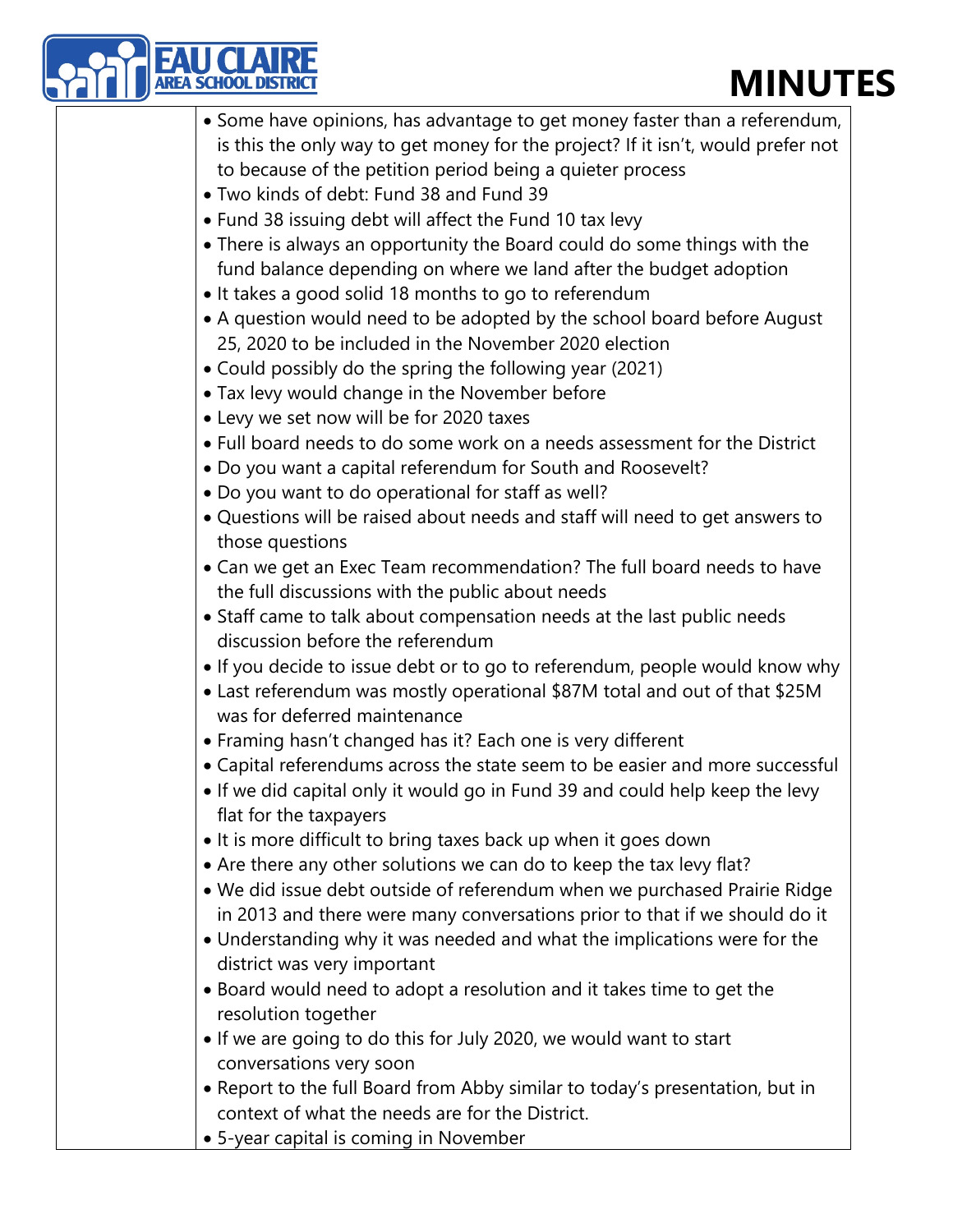|                              | <b>AREA SCHOOL DISTRIC</b><br><b>MINUT</b>                                                                                                                                                                                                                                                           |
|------------------------------|------------------------------------------------------------------------------------------------------------------------------------------------------------------------------------------------------------------------------------------------------------------------------------------------------|
|                              | • If looking to get construction work started in 2020 summer would be                                                                                                                                                                                                                                |
|                              | difficult to find contractors at this point - More realistically looking at<br>summer 2021                                                                                                                                                                                                           |
|                              | • There are creative ways to issue debt for capital to minimize the interest                                                                                                                                                                                                                         |
|                              | . Would need to get a cost total for the district needs                                                                                                                                                                                                                                              |
|                              | • Other buildings would mention that they may have needs too when it is<br>discussed at the full Board meeting                                                                                                                                                                                       |
|                              | • Northstar doesn't have an auditorium, they may bring up that as a need<br>. Roosevelt, South, 4K, Elementary Capacity all on the list of needs as well<br>• South \$20M Roosevelt \$2.1M - outside of a referendum would not be<br>recommended to do that amount would affect our Fund 10 levy     |
|                              | • Concerned about the drop off can Baird help brainstorm to get a timeline<br>and if it is even feasible?                                                                                                                                                                                            |
|                              | • There are a lot of moving parts and this is complex                                                                                                                                                                                                                                                |
|                              | • Secure entrance would be part of the next capital projects in summer, we<br>know that there are other needs that should be put into words                                                                                                                                                          |
|                              | • South has significant infrastructure needs; they are past the amount of time<br>DeLong had their renovations                                                                                                                                                                                       |
|                              | • As part of the presentation for 5-year capital the other needs could be<br>mentioned, and we can ask if we go to referendum or through little chunks<br>of issuing debt                                                                                                                            |
|                              | • There is a thought process the Board needs to go through to get all of the<br>information and these conversations are a way to educate the public on<br>your needs                                                                                                                                 |
|                              | • First question is if this is even possible? There is a cost associated with this<br>analysis                                                                                                                                                                                                       |
|                              | • 2 <sup>nd</sup> November Board meeting when you talk about fund balance and some<br>challenges that face the district, can start the conversation at this point                                                                                                                                    |
|                              | • The size of the project may determine what pathway you go down<br>• PUBLIC COMMENT – agree with the flow and debt drop is something to                                                                                                                                                             |
|                              | take strategical on, not time for referendum for 2020, November 2022 -<br>South, elementary, operational, district vision, strategically we have talked<br>about Roosevelt, feel comfortable for short term Roosevelt, but looking at<br>the district vision, question could be ready by August 2022 |
| $3.19 - 20$<br><b>Budget</b> | • Plan right now to come in with a balanced budget, these items are currently<br>outside of the budget                                                                                                                                                                                               |
| Currently<br>not             | • Board tabled the Alliance asking for a recommendation from Budget<br>Development Committee                                                                                                                                                                                                         |
| included<br>discussion       | • Glitch group will not go into 19-20 budget too late at this time; Aaron and<br>Eric talked about this topic, it is a layered topic, some of the layers include<br>facts and some include people feeling valued                                                                                     |
|                              | • Glitch group has an interesting case and vetting those numbers would be a<br>good idea                                                                                                                                                                                                             |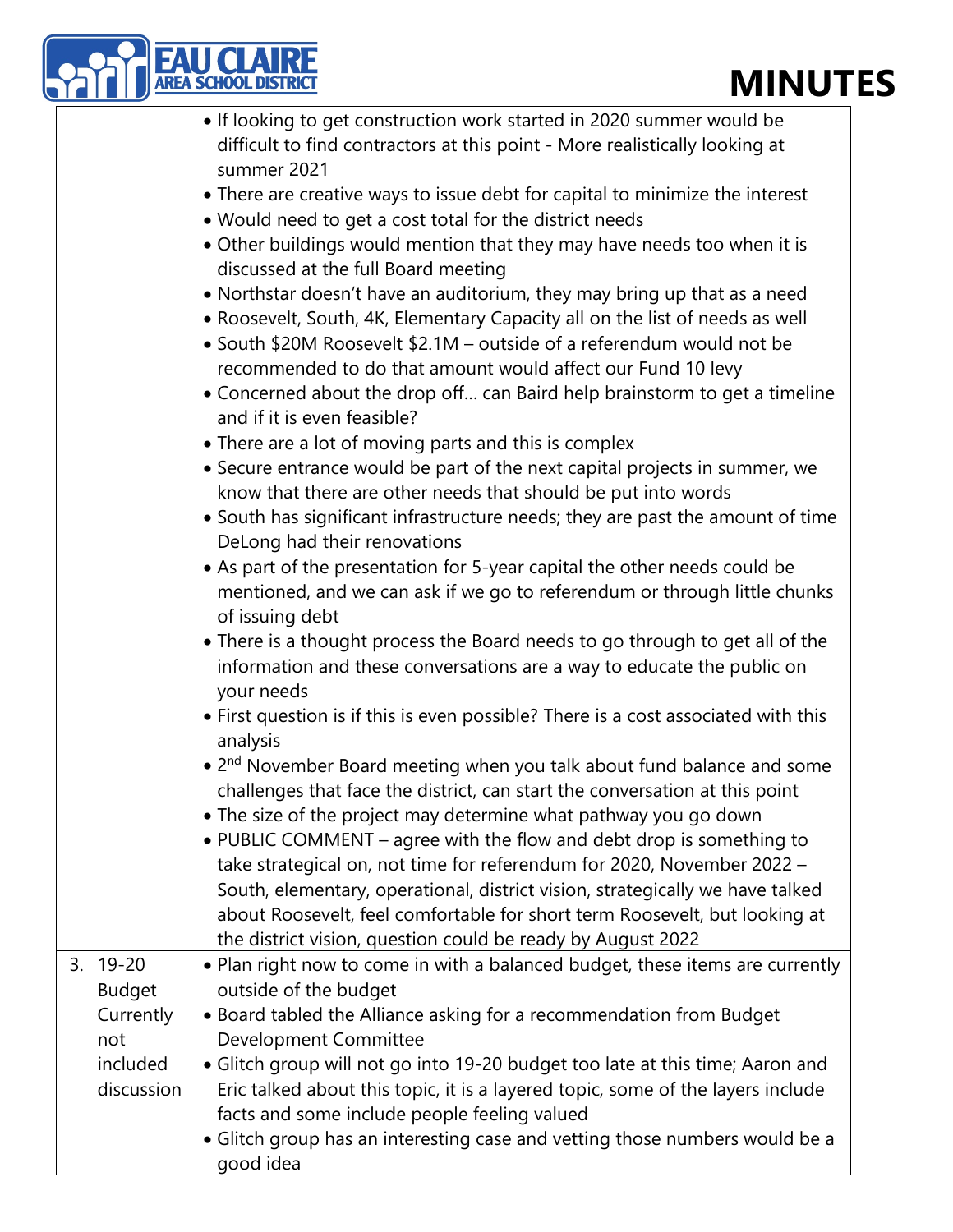| <b>REA SCHOOL DISTRIC</b><br><b>MINUT</b>                                                                                                                                                                           |
|---------------------------------------------------------------------------------------------------------------------------------------------------------------------------------------------------------------------|
| • Valued conclusions, was hired and didn't know there was a freeze coming in                                                                                                                                        |
| 08-09, 2010 knew freeze was coming, 2011 knew there was a freeze                                                                                                                                                    |
| • Last time formal discussion was a closed session Board meeting and full                                                                                                                                           |
| Board was going to decide what next steps are                                                                                                                                                                       |
| . Will bring to full Board in closed session on next steps                                                                                                                                                          |
| • There are multiple threads of this group and those that also consider others                                                                                                                                      |
| • What will the process be and how will it work?                                                                                                                                                                    |
| • There was already a transition period discussion, but after that the Board<br>never finalized a decision on what's next                                                                                           |
| • Data has been gathered and presented for Board to review                                                                                                                                                          |
| • There were multiple opportunities for employees to share their thoughts on<br>transition and it was determined it was done correctly. After that there were<br>those that were not happy with the final decisions |
| . We did acknowledge that we hear you, but we don't have money for this in                                                                                                                                          |
| 2017. Now specifically leapfrogging from outside the district is a concern.                                                                                                                                         |
| • There are lots of people who think they are in that gap group and how do                                                                                                                                          |
| you define those included is where the conversation was left with Board                                                                                                                                             |
| • Research has been done on those that felt leapfrogged, previous hiring year                                                                                                                                       |
| we showed Board where all new hired teachers fell on the salary schedule                                                                                                                                            |
| . Not resolved, are there other people that fall into the categories, once                                                                                                                                          |
| people hear that there are groups that get increases it makes it an open<br>issue for all and ongoing                                                                                                               |
| • There are many parallels between this and OPEB, and what happens with                                                                                                                                             |
| this group. Will everyone else's salary be revisited or not, when you reach                                                                                                                                         |
| the end of the bachelor's schedule has been brought up.                                                                                                                                                             |
| • Never really close the conversation on salary, you may always be making                                                                                                                                           |
| improvements on your model, has been in place long enough, how is it<br>working, can anything be improved, no consideration of increases, but we                                                                    |
| realize that there are structural inequities in the plan, so then what?                                                                                                                                             |
| • Some assumptions years of experience should equivalate to step level                                                                                                                                              |
| • District didn't build compensation model on years of service for a reason,                                                                                                                                        |
| moved away from old level of credits, wasn't sustainable and people                                                                                                                                                 |
| couldn't afford the cost of university credits, and District PD was strong at                                                                                                                                       |
| that time, was also supply and demand in education, labor market was very                                                                                                                                           |
| different pre and post Act 10, whole vision had changed, wanted to still                                                                                                                                            |
| have a BA and MA difference, years of experience is very different now                                                                                                                                              |
| because of freezes, internally and externally it wasn't on even playing field                                                                                                                                       |
| anymore, we have one of the best salary components in the state                                                                                                                                                     |
| • Everyone in the state experienced leapfrogging, reality is you have to do                                                                                                                                         |
| what you have to do, you have to put a qualified teacher in front of the kids                                                                                                                                       |
| and the pool is small to pick from                                                                                                                                                                                  |
| • Try to take emphasis off individuals and put it on the structure                                                                                                                                                  |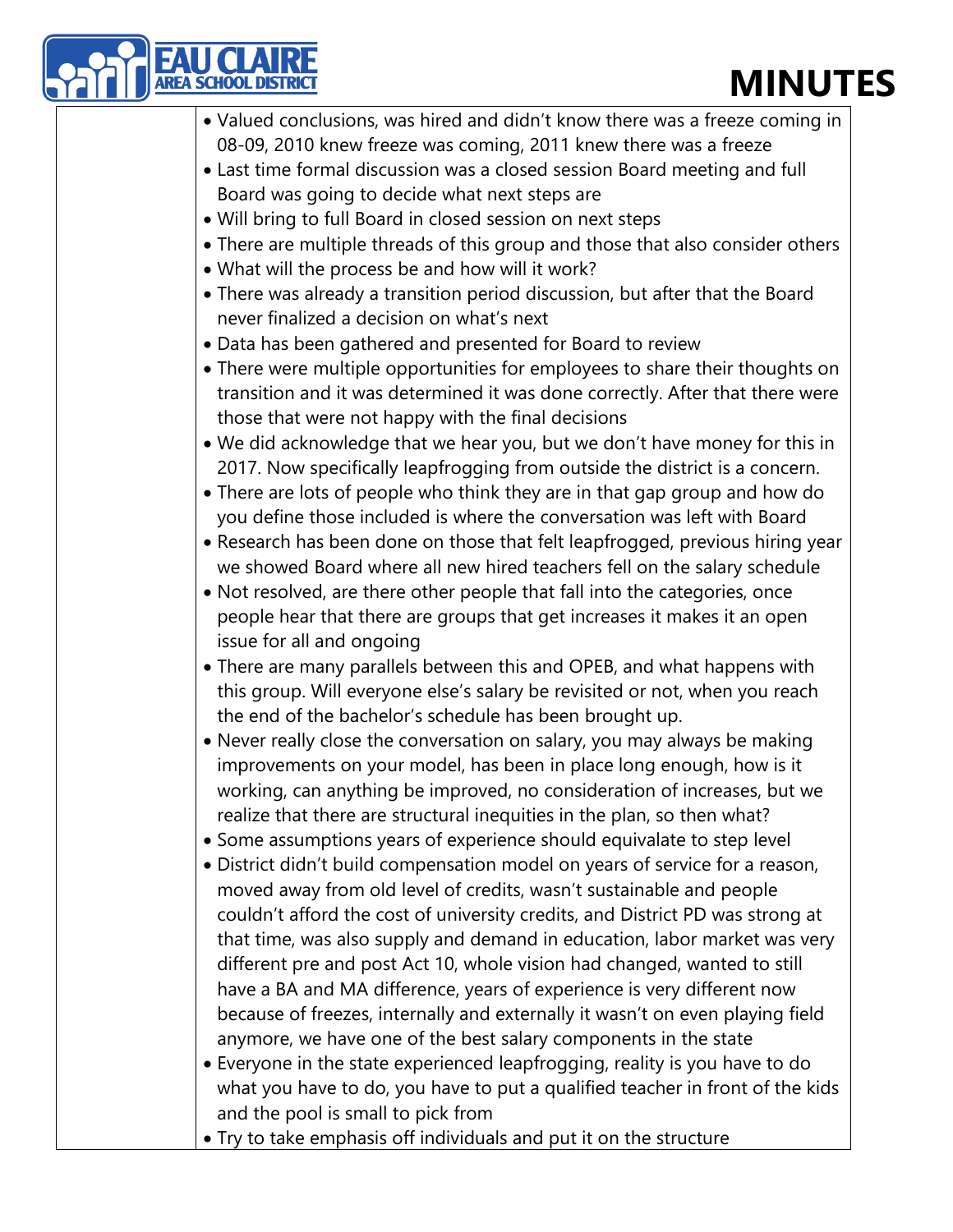|  | <b>MINUT</b>                                                                                                  |
|--|---------------------------------------------------------------------------------------------------------------|
|  | • Maybe individually the compensation cannot happen, but as a whole can                                       |
|  | the structure can be strengthened                                                                             |
|  | • The compensation comparison to labor market that the Board put into plan                                    |
|  | is helping to strengthen the structure moving forward                                                         |
|  | • Alliance – value for Alliance seems necessary, but don't have a strong                                      |
|  | feeling either way                                                                                            |
|  | • Seemed alarmed by things that were said at Board meeting, it is upsetting                                   |
|  | that they knew when the grant funding was running out and how did they<br>plan for that?                      |
|  | • Seemed enthusiastic about this funding strategy and it is innovative, seems<br>backwards                    |
|  | · Did you feel it was stop gap or sustainability?                                                             |
|  | • Seems they think this model is sustainable moving into the future                                           |
|  | • There is no other position that is AODA specific, grant ending, had no plan,                                |
|  | asked people who they served to pay for this, or they would go into fund                                      |
|  | balance. Seems wrong that schools are funding this. We try so hard so that                                    |
|  | people are not affected, there comes a point that you have to say no, if you                                  |
|  | want radical change, you cannot keep taking on more and more, sometimes                                       |
|  | when you say no and people get hurt that's when change happens, it seems                                      |
|  | this is their way moving forward. Hate to force anything on AODA                                              |
|  | . What irreplaceable thing are we losing, could cost district .1 FTE costs about                              |
|  | \$9,000 - Service doesn't go away, they just help facilitate – seems we would                                 |
|  | be paying in more than the .1 we get back                                                                     |
|  | • Grant pays part of district person salary                                                                   |
|  | . We would not make clubs go away; we would just have to find a new way<br>to make it look a little different |
|  | • For summer we reach out to the County for other help, we don't have any                                     |
|  | less of a cost                                                                                                |
|  | • It is possible that we could do a contingency approval for a smaller amount                                 |
|  | contingent that 90% that the other people come forward for a year to                                          |
|  | support the grant or that they secure additional private sources to fund the                                  |
|  | work                                                                                                          |
|  | • Think possibly giving pause, how many of these organizations actually                                       |
|  | committing, when we asked, it was only two and we have the largest                                            |
|  | portion                                                                                                       |
|  | • District has delayed response and Budget Development Committee may                                          |
|  | want to wait again to see who else is going to get involved<br>• Could spend \$22K on our own person?         |
|  | • Is the information that we received insider information or is it something                                  |
|  | that we could find elsewhere? There is a lot of research that could help                                      |
|  | • Person is a district employee and they pay for .1 of her FTE                                                |
|  | . What is the FTE that they are asking for? Heard different numbers and what                                  |
|  | it was funding                                                                                                |